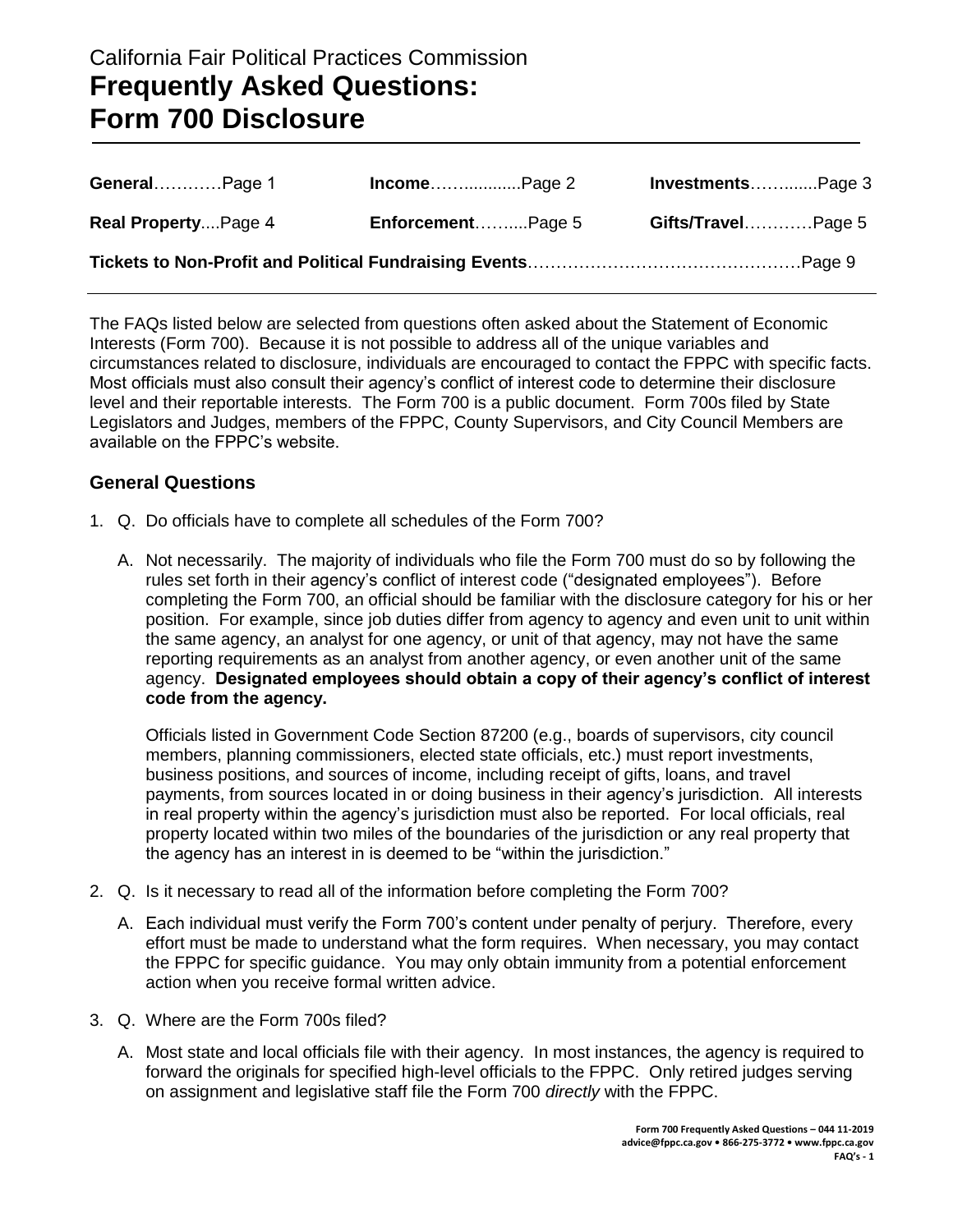4. Q. If the Form 700 is postmarked by the due date, is it considered filed on time?

A. Yes.

- 5. Q. If an official holds various positions for which the Form 700 is required, is a statement required for each position?
	- A. Yes. However, one expanded statement covering the disclosure requirements for all positions may be completed as long as an originally signed statement is filed with each filing officer.
- 6. Q. Do individuals need to file a complete Form 700 when they leave office?
	- A. Yes. The same requirements apply for the assuming office, the annual, and the leaving office filings.
- 7. Q. An individual is hired into a newly created management position in her agency's Information Technology Department. How does she complete the Form 700?
	- A. Because it is a newly created position, the law requires that economic interests be reported under the broadest disclosure category in the agency's conflict of interest code unless the agency sets interim disclosure that is tailored to the limited range of duties of the position. An individual may request that the agency complete the Form 804 (Agency Report of New Positions) to tailor the disclosure category to the job duties of the new position. Generally, the Form 700 must be filed with the agency within 30 days of the date of hire.
- 8. Q. Must board members of a non-profit public benefit corporation that operates California charter schools file Form 700?
	- A. Yes. Members of charter schools are public officials and must file the Form 700.

#### **Income Questions**

- 9. Q. Must an official report a spouse's or registered domestic partner's salary?
	- A. Generally an official is required to report his or her community property share (50%) of his or her spouse's or registered domestic partner's salary. The disclosure lists the employer's name as the source of income on Schedule C of the Form 700. If the spouse or registered domestic partner is self-employed, the business entity is reported on Schedule A-2. Officials should check their disclosure category, if applicable, to determine if the income is reportable. A spouse or registered domestic partner's government salary is not reportable (e.g., spouse is a teacher at a public school).
- 10. Q. If an official and his or her spouse have a legally separate property agreement (e.g., prenuptial), must the official still report his or her community property share (50%) in his or her spouse's income?
	- A. No. If there is a legally separate property agreement, the official is not required to report his or her community property share in his or her spouse's income so long as the funds are not commingled with community funds or used to pay for community expenses or to produce or enhance the official's separate income. This reporting exception does not apply to investments and interests in real property. Even if a public official and his or her spouse have a separate property agreement, the spouse's investments and interests in real property must still be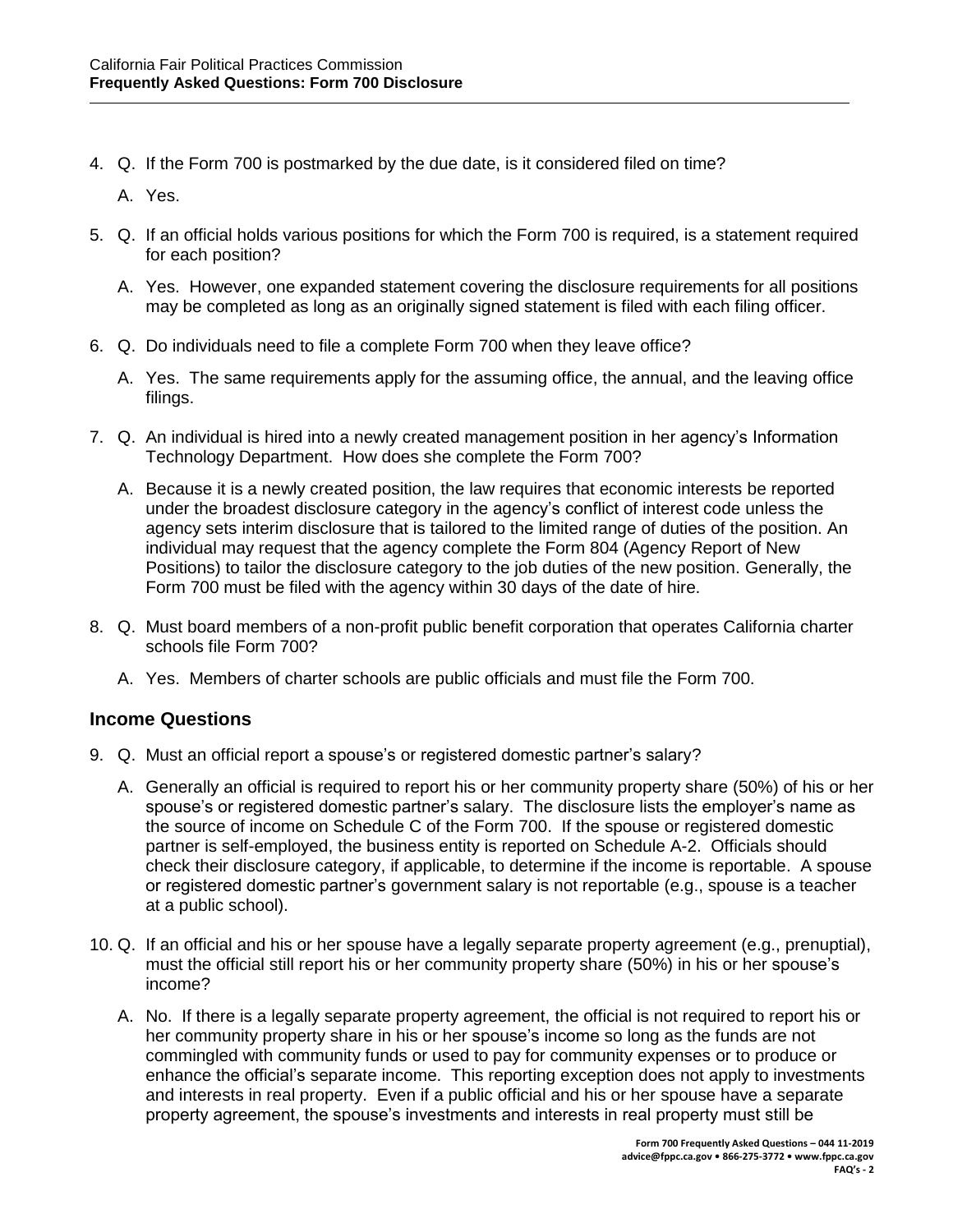disclosed because the definitions of reportable investments and interests in real property include those held by the official's immediate family (spouse, registered domestic partner, and dependent children). These definitions are not dependent on community property law.

- 11. Q. If an official owns a business in which he has received income of \$10,000 or more from a client, is the official required to disclose the client's name on Schedule A-2, Part 3?
	- A. Yes, except for under rare circumstances where disclosure of the identity would violate a legally recognized privilege under California or federal law. In these cases, the FPPC may authorize an exemption. (Regulation 18740)
- 12. Q. When an official purchases a new car and trades in the old car as credit toward the purchase price, is the trade-in allowance considered reportable income on the Form 700?
	- A. No. A trade-in allowance is not considered income and is not reportable on an official's Form 700. However, income received from the sale of an auto may be reportable.
- 13. Q. An official owns a rental property that he or she is required to report. The renter/tenant pays a property management company and the company deposits the funds into the official's checking account. Would the source of rental income be listed as the property management company or the person living at the residence who is paying the property management company?
	- A. The source of the rental income is the person living at the residence (renter/tenant). The property management company does not need to be disclosed.

### **Investment Questions**

- 14. Q. An official holds various stocks through an account managed by an investment firm. The account manager decides which stocks to purchase with no input from the official. Are the stocks subject to disclosure?
	- A. Yes. Unless the stocks are in a diversified mutual fund registered with the SEC or in a fund similar to a diversified mutual fund (e.g., exchange traded fund (ETF)) if the similar fund meets the specific criteria outlined in Regulation 18237. Any investments worth \$2,000 or more in a business entity located in or doing business in the jurisdiction must be disclosed on Schedule A-1 or A-2 if the official's disclosure category requires that the investments be reported.
- 15. Q. Are funds invested in a retirement account required to be disclosed?
	- A. Investments held in a government defined-benefit pension program plan (e.g., CalPERS) are not reportable. Investments held in a fund such as a defined contribution plan 401(k) or exchange traded fund (EFT) are not required to be disclosed if the fund meets the specific criteria outlined in Regulation 18237. An official may need to contact his or her account manager for assistance in determining what assets are held in the account.
- 16. Q. If an official reported stocks that were acquired last year on his or her annual Form 700, must the stocks be listed again on the official's next Form 700?
	- A. Yes. Stocks that are worth \$2,000 or more during the reporting period must be reported every year that they are held. The "acquired" and "disposed" dates are only required if the stocks were acquired or disposed of during the period covered by the Form 700.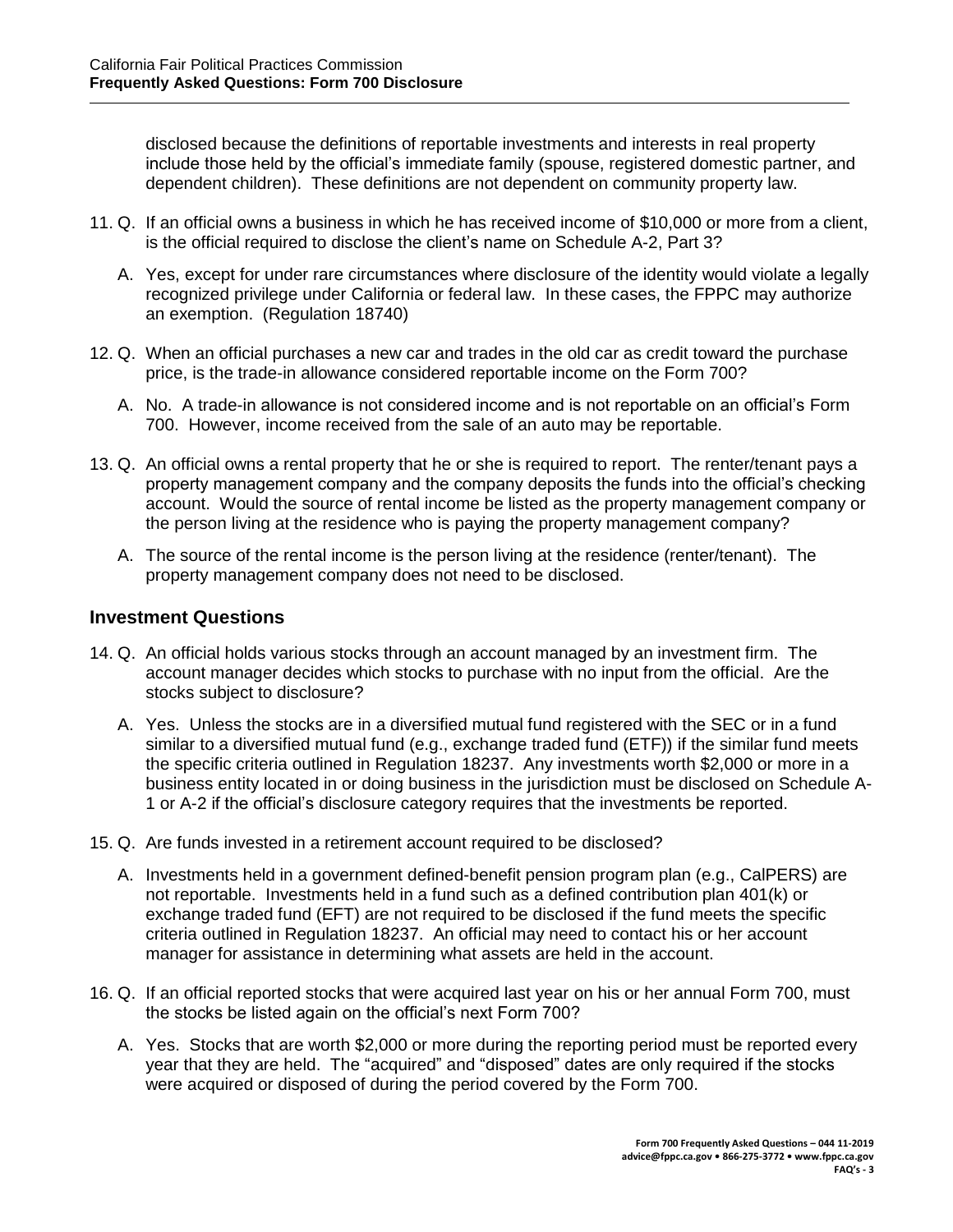- 17. Q. How are interests in a living trust reported if the trust includes: (1) rental property in the official's jurisdiction; (2) a primary residence; and (3) investments in diversified mutual funds? Are there different disclosure rules?
	- A. The name of the trust is reported, along with the rental property and its income, on Schedule A-2. The official's primary residence, if used exclusively as a personal residence, and investments in diversified mutual funds registered with the SEC, are not reportable. Although the official's primary residence is not required to be disclosed on the Form 700, it is still considered an economic interest for conflict of interest purposes. (See Question 18.) A secondary residence not used exclusively for personal purposes may be reportable. (See Question 19.)
- 18. Q. A Form 700 filer has a 10% or greater ownership interest in a company that provides uncompensated, pro-bono, or volunteer services within the filer's jurisdiction. Must this investment be disclosed on Schedule A-2 of the Form 700?
	- A. Yes. An investment must be disclosed if there is any financial interest in a business entity that does business or plans to do business within the jurisdiction (See Government Code 82034). Although the services are uncompensated, "doing business in" is defined as having business contacts on a regular or substantial basis including providing services or goods (Regulation 18230).

# **Real Property Questions**

- 19. Q. Is an official's personal residence reportable?
	- A. Generally, any personal residence occupied by an official or his or her family is not reportable if used exclusively as a personal residence. However, a residence for which a business deduction is claimed is reportable if the portion claimed as a tax deduction is valued at \$2,000 or more. In addition, any residence for which an official receives rental income is reportable if it is located in the jurisdiction.
- 20. Q. When an official is required to report interests in real property, is a secondary residence reportable?
	- A. It depends. First, the residence must be located in the official's jurisdiction. If the secondary residence is located in the official's jurisdiction and rental income is received (including from a family member), the residence is reportable. However, if the residence is used exclusively for personal purposes and no rental income is received, it is not reportable. Although the secondary residence may not be reportable, it is still considered an economic interest for conflict of interest purposes.
- 21. Q. If a primary or secondary personal residence is required to be reported, is the street address required to be disclosed?
	- A. No. The assessor's parcel number may be listed instead of the street address.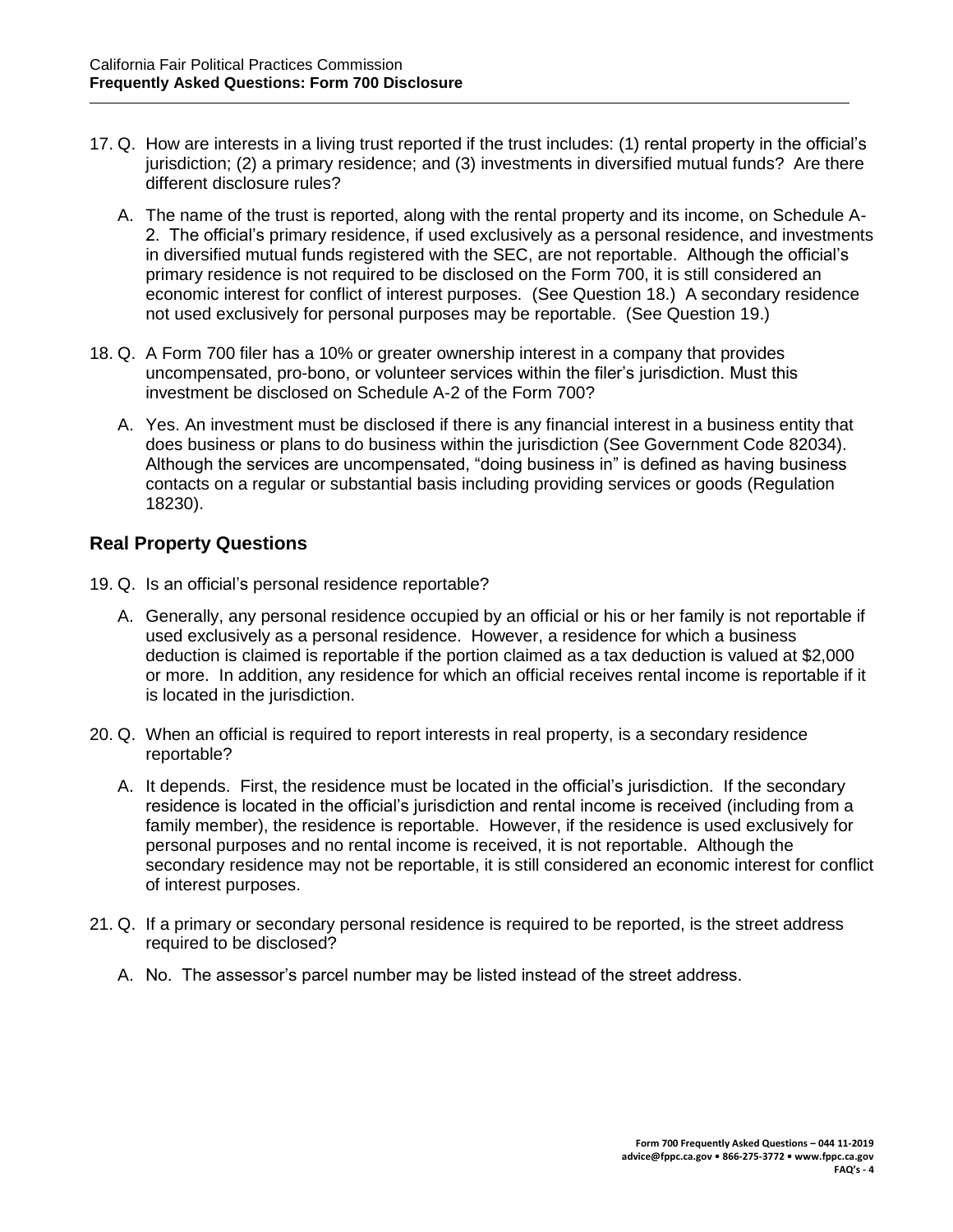# **Enforcement Question**

- 22. Q. What is the penalty for not filing the Form 700 on time or not reporting all required economic interests?
	- A. A late fine of \$10 per day up to a maximum of \$100 may be assessed. In addition, if a matter is referred to the FPPC's Enforcement Division for failure to file or failure to include all required economic interests, the fine may be substantially higher. If an individual does not pay a fine, the matter may be referred to the Franchise Tax Board for collection.

## **Gift/Travel Questions**

- 23. Q. What is the gift limit for 2019-2020?
	- A. **\$500**: This means that gifts from a single, reportable source, other than a lobbyist or lobbying firm (see below), may not exceed \$500 in a calendar year. For officials and employees who file the Form 700 under an agency's conflict of interest code ("designated employees"), this limit applies only if the official or employee would be required to report income or gifts from that source on the Form 700, as outlined in the "disclosure category" portion of the agency's conflict of interest code. For conflict of interest purposes, the gift must be under \$500 to avoid consideration under the conflict rules.

## **State Lobbyist & Lobbying Firm Limit:**

**\$10:** State candidates, state elected officers, and state legislative officials may not accept gifts aggregating more than **\$10 in a calendar month that are made or arranged by a registered state lobbyist or lobbying firm.** The same rule applies to state agency officials, including members of state boards and commissions, if the lobbyist or firm is registered to lobby, or should be registered to lobby, the official's or employee's agency.

- 24. Q. During the year, an official received several gifts of meals from the same reportable source. Each meal was approximately \$35. Is the source reportable?
	- A. Yes. Gifts from the same reportable source are aggregated, and the official must disclose the source when the total value of all meals reaches or exceeds \$50.
- 25. Q. How does an individual return a gift so that it is not reportable?
	- A. Unused gifts that are returned to the donor or reimbursed within 30 days of receipt are not reportable. The recipient may also donate the unused item to a charity or a governmental agency within 30 days of receipt or acceptance so long as the donation is not claimed as a tax deduction. An individual may not, however, reimburse a charity for the value (or partial value) of a gift from another source, in order to not report the gift, unless the charity was the original source of the gift.
- 26. Q. Two people typically exchange gifts of similar value on birthdays. Are these items reportable?
	- A. No. Gift exchanges with individuals, other than lobbyists, on birthdays, holidays, or similar occasions, are not reportable or subject to gift limits. The gifts exchanged must be similar in value.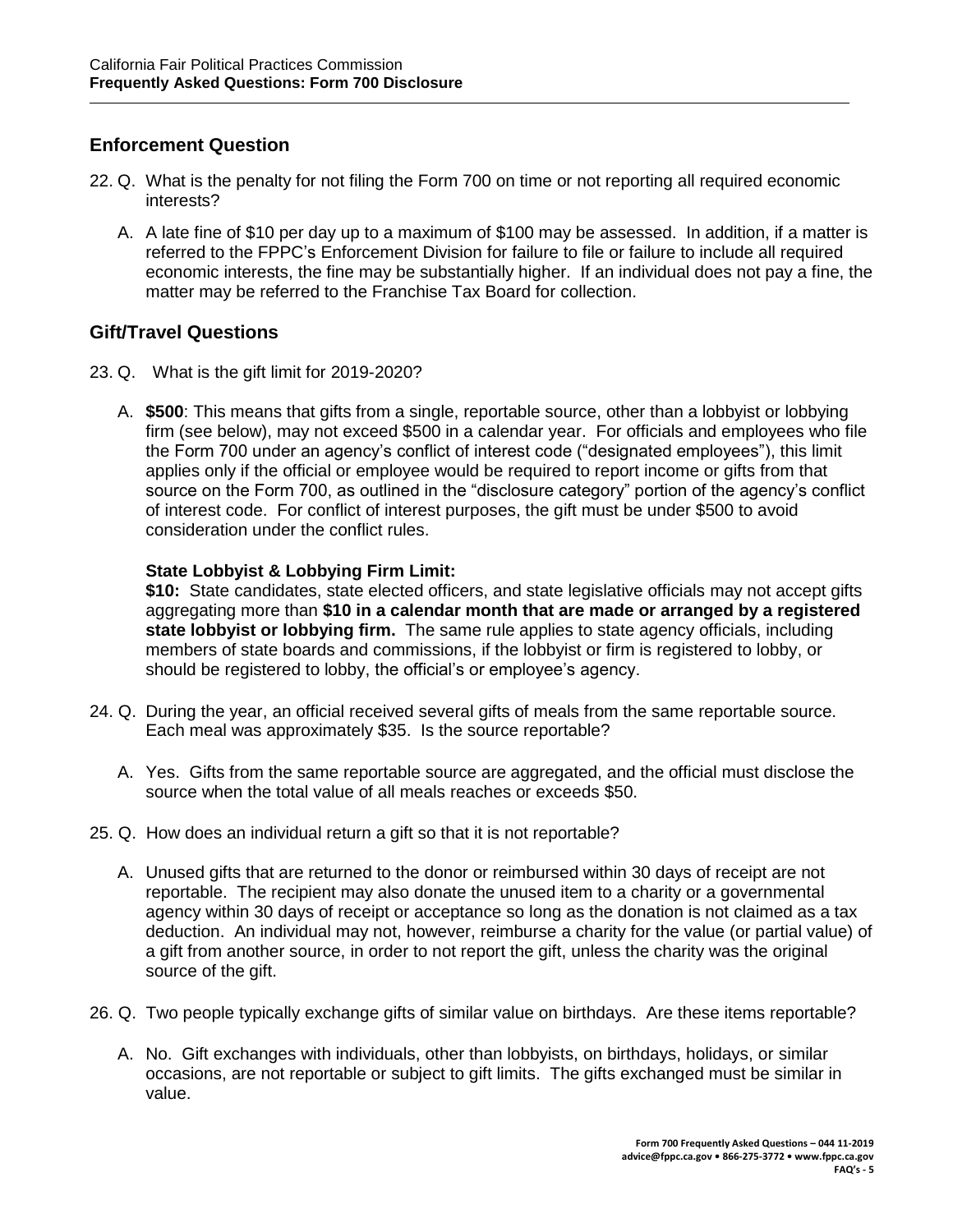- 27. Q. Must an official report gifts received from an individual whom the official is dating?
	- A. No. Gifts of a personal nature exchanged because the individuals are in a bona fide dating relationship are not reportable or subject to gift limits. However, the official remains subject to the conflict of interest rules and some matters may require recusal from voting.
- 28. Q. If an official makes a speech related to national public policy and his or her spouse attends the dinner at the event, is the spouse's meal considered a gift to the official?

Yes. The official's meal is not a reportable gift; however, his or her spouse's meal is a gift and reportable on the official's Form 700 if the value is \$50 or more.

- 29. Q. A vendor that does business with the agency provided entertainment tickets to the spouse of one of the agency members. Must the member report the tickets as gifts?
	- A. Yes. Unless an exception applies, the tickets are a reportable gift. A gift to an official's spouse is a gift to the official when there is no established working, social, or similar relationship between the donor/vendor and the spouse or there is evidence to suggest that the donor had a purpose to influence the official.
- 30. Q. An agency received two free tickets to a concert from a local vendor. The agency has a policy governing the reporting of tickets and passes distributed to persons for use in ceremonial roles or other agency related activities. The agency had discretion to determine who in the agency received the tickets. Each ticket was valued at \$140. If the agency director used the tickets, how are they reported?
	- A. Assuming the tickets meet the agency's policy as an appropriate use of public funds, the agency may report the tickets (worth \$280) on the Form 802 (Agency Report of Ceremonial Role Events and Ticket/Pass Distributions), which is a public record. The director does not need to report the tickets on the Form 700.
- 31. Q. An agency received a large box of chocolates as a holiday gift from a local merchant. It was addressed to the agency and not to a particular employee. Is there a reporting requirement?
	- A. No. There is no reporting requirement if the value received by each agency employee is less than \$50.
- 32. Q. An agency official receives a gift basket specifically addressed to the official worth more than \$50 from a local merchant. Is there a reporting requirement?
	- A. If the source of the gift basket is reportable by the official, the official must report the gift, even if he or she shares the gift with other agency employees.
- 33. Q. Do prizes donated to a governmental agency by an outside source constitute gifts under the Act if they were received by city employees in a drawing conducted by the city for all city employees participating in the city's charitable food drive?
	- A. Yes. The prizes are gifts if donated by an outside source and subject to the Act's limits and reporting requirements.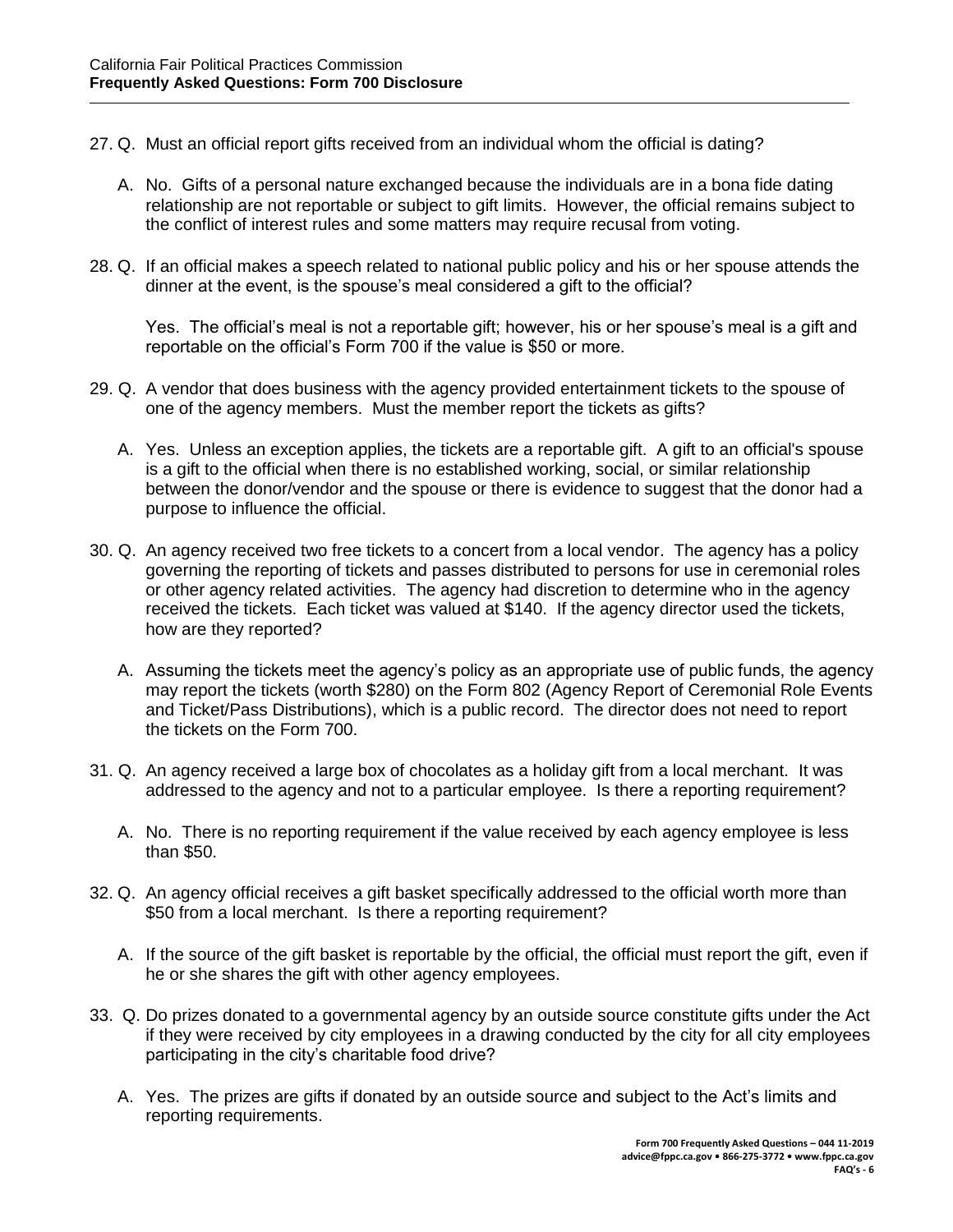- 34. Q. An official won a scholarship in a raffle at a software update training class. The scholarship covered the cost of the class. All attendees, including other public officials and members of the public, were eligible to apply for the scholarship. Is the official required to report the scholarship as a gift?
	- A. A scholarship received in a "bona fide" competition may be reported as income instead of a gift. Whether or not a competition or contest is "bona fide" depends on specific facts, such as the nature of the pool of contestants. Contact the FPPC for assistance.
- 35. Q. Is a ticket provided to an official for his or her admission to an event at which the official performs a ceremonial role or function on behalf of his or her agency reportable on the official's Form 700?
	- A. No, so long as the organization holding the event provides the ticket and so long as the official's agency completes the Form 802 (Agency Report of Ceremonial Role Events and Ticket/Pass Distributions). The form will identify the official's name and explain the ceremonial function. (See Regulation 18942.3 for the definition of "ceremonial role.")
- 36. Q. An official makes an annual donation to an educational organization that has a 501(c)(3) taxexempt status. The organization is holding a two-hour donor appreciation event, which will include wine, appetizers, and music. Free access to the event is being provided to all donors to the organization. Must the official report the event as a gift from the organization?
	- A. Because free access to the event is offered to all of the organization's donors, without regard to official status, access to the event is not a reportable gift.
- 37. Q. Are frequent flyer miles reportable?
	- A. No. Discounts received under an airline's frequent flyer program that are available to all members of the public are not required to be disclosed.

#### **IMPORTANT NOTE: See Regulation 18950.1 for additional information on reporting travel payments. In some circumstances the agency may report the travel in lieu of the official reporting the travel.**

- 38. Q. If a non-profit organization pays for an official to travel to a conference after receiving the funds to pay for the travel from corporate sponsors, specifically for the purpose of paying for the official's travel, is the non-profit organization or the corporate sponsors the source of the gift?
	- A. The corporate sponsors are the source of the gift if the corporate sponsors donated funds specifically for the purpose of the official's travel. Thus, the benefit of the gift received by the official would be pro-rated among the donors. Each reportable donor would be subject to the gift limit and identified on the official's Form 700. The FPPC should be contacted for specific guidance to determine the true source of the travel payment.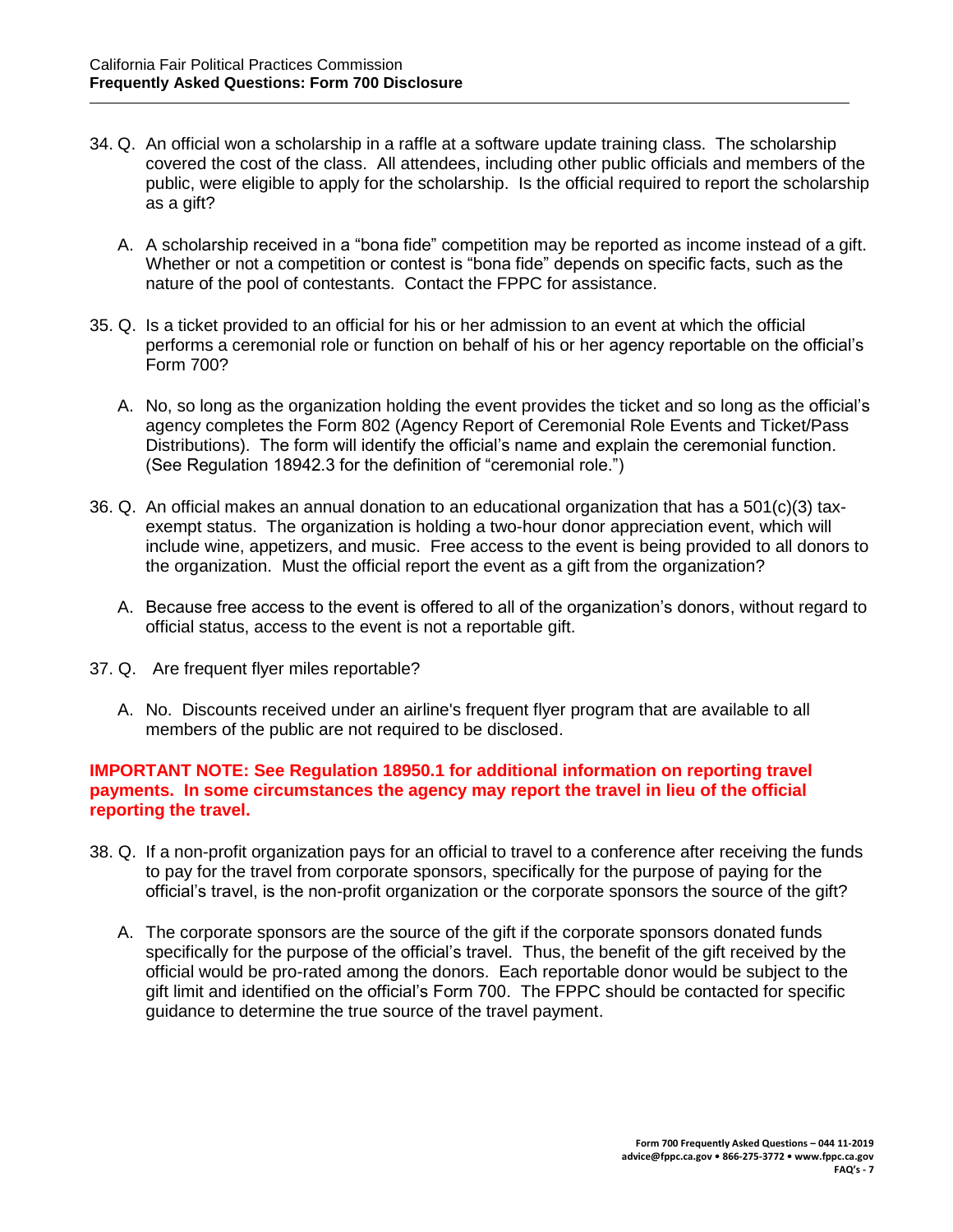- 39. Q. May an official accept travel, lodging and subsistence from a foreign sister city while representing the official's home city?
	- A. Yes. If the travel and related lodging and subsistence is paid by a foreign government and is reasonably related to a legislative or governmental purpose, it is not subject to the gift limit. However, the payments must be disclosed as gifts on the Form 700 for this exception to apply. While in the foreign country, any personal excursions not paid for by the official must also be disclosed and are subject to the gift limit. If private entities make payments to the foreign government to cover the travel expenses, the gift limit will apply and travel payments will likely be prohibited. Please contact the FPPC for more information.
- 40. Q. An analyst for a state or local agency attends a training seminar on the new federal standards related to the agency's regulatory authority. If the analyst's travel payments are paid by the federal agency, must the analyst report the payment on the Form 700?
	- A. No. A payment for travel and related per diem received from a government agency for education, training, or other inter-agency programs or purposes, is not considered a gift or income to the official who uses the payment.
- 41. Q. A state legislator and a planning commissioner were guest speakers at an association's event. Travel expenses were paid by the association, and the event was held in the United States. Is this reportable?
	- A. Yes. The payment is reportable, but not subject to the gift limits. In general, an exception applies to payments for travel within the United States that are provided to attend a function where the official makes a speech. These payments are not limited, but are reportable as gifts. The rules require that the speech be reasonably related to a legislative or governmental purpose, or to an issue of state, national, or international public policy; and the travel payment must be limited to actual transportation and related lodging and subsistence the day immediately preceding, the day of, and the day immediately following the speech. (See Government Code Section 89506. Other rules may be applicable if this exception is not used.)
- 42. Q. An official serves as a board member for two organizations one has a 501(c)(3) tax-exempt status and the other has a 501(c)(6) tax-exempt status. The organizations pay the official's travel expenses to attend board meetings. Must the official report these travel payments?
	- A. Under the Act, travel payments provided to an official by a 501(c)(3) organization are exempt from the definition of "income" and therefore, not reportable. However, travel payments from other organizations, including a 501(c)(6) organization, are likely required to be reported. Designated employees must report such travel payment if the organization is reportable pursuant to the official's disclosure category in his or her agency's conflict of interest code.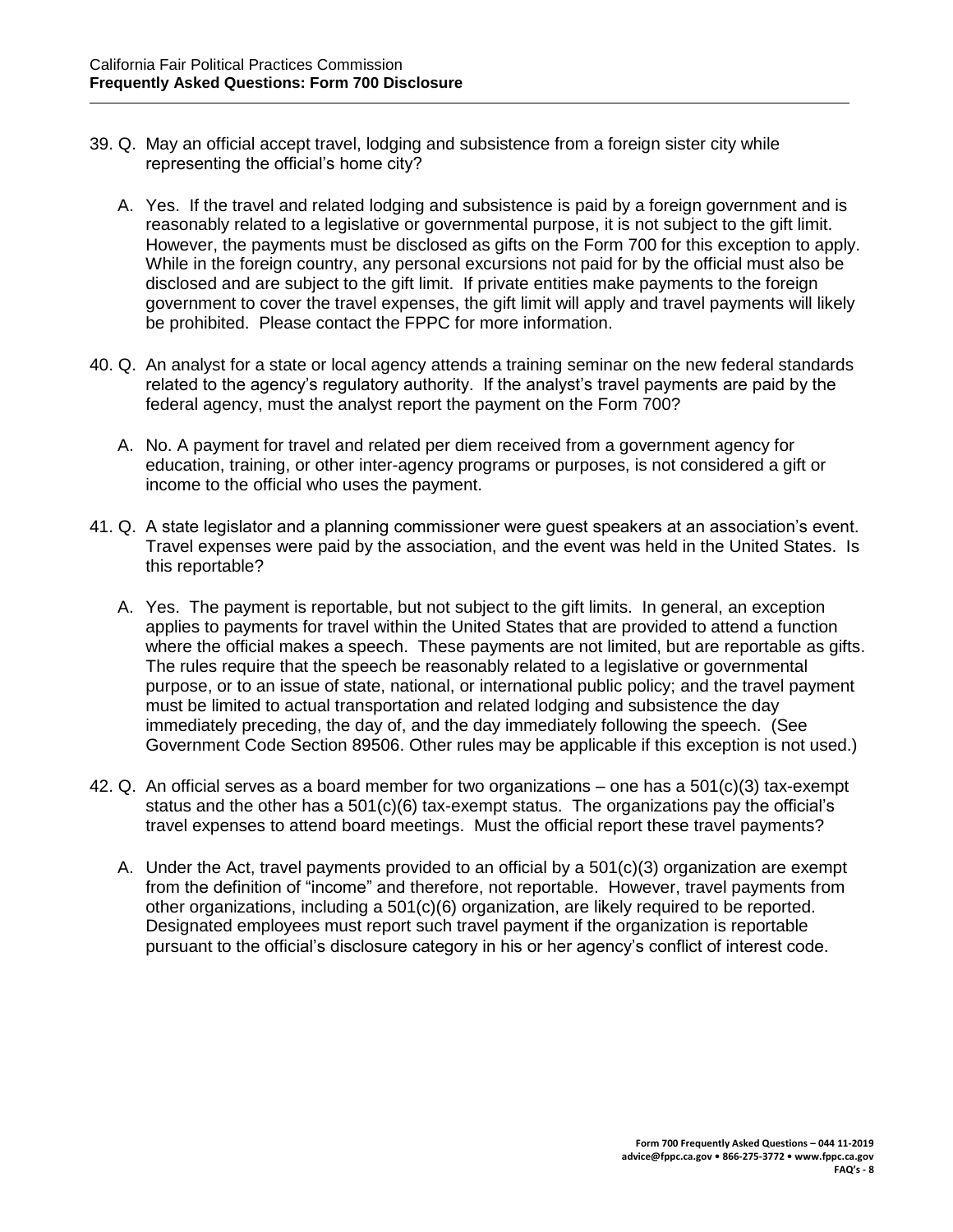- 43. Q. The local airport authority issues a certain number of airport parking cards to the County to allow the cardholders to use the parking facilities at the airport at no change, provided the cardholder is on official business. Must the officials who use the parking cards report a gift on the Form 700?
	- A. No. As long as the parking cards are used for official business only, the parking cards do not provide a personal benefit, so no gift is received. If a parking card is used for *personal* purposes, a gift must be reported.

## **Tickets to Non-Profit and Political Fundraisers Questions**

- 44. Q. An official is offered a ticket from a 501(c)(3) organization to attend its fundraising event. The face value (price) of the ticket is \$500, and the ticket states that the tax deductible portion is \$350. If the official accepts the ticket, what must be reported?
	- A. Nothing is required to be reported on the Form 700, so long as the ticket is provided directly by the 501(c)(3) organization for its own fundraising event and is used for the official's own attendance at the fundraiser. In this case, the ticket is deemed to have no value. The official may also accept a second ticket provided directly by the 501(c)(3) organization for his or her guest attending the event, without a reporting obligation by either the official or the guest.
- 45. Q. What if someone purchases a table at a non-profit fundraiser and offers an official a seat at the table?
	- A. If another person or entity provides a ticket, it is a gift and subject to the gift limit. The value is the non-deductible portion on the ticket. If there is no declared face value, then the value is the pro-rata share of the food, catering service, entertainment, and any additional item provided as part of the event. The "no value" exception only applies if the official receives no more than two tickets for his or her own use directly from the  $501(c)(3)$  organization and it is for the organization's fundraising event.
- 46. Q. A 501(c)(3) organization provides a ticket to an official for its fundraising event. The organization seats the official at a table purchased by a business entity. Does the official have to report the ticket?
	- A. No. So long as the ticket is provided directly by the 501(c)(3) organization and is used for the official's own attendance at the fundraiser, the ticket is not reportable regardless of where the official is seated.
- 47. Q. An agency employee who holds a position designated in its agency's conflict of interest code receives a ticket to a fundraiser from a person not "of the type" listed in the agency's code. Is the agency employee required to report the value?
	- A. No. A ticket or any other gift may be accepted under these circumstances without limit or reporting obligations. Agencies must ensure the conflict of interest code adequately addresses potential conflicts of interests but not be so overbroad as to include sources that are not related to the employee's official duties.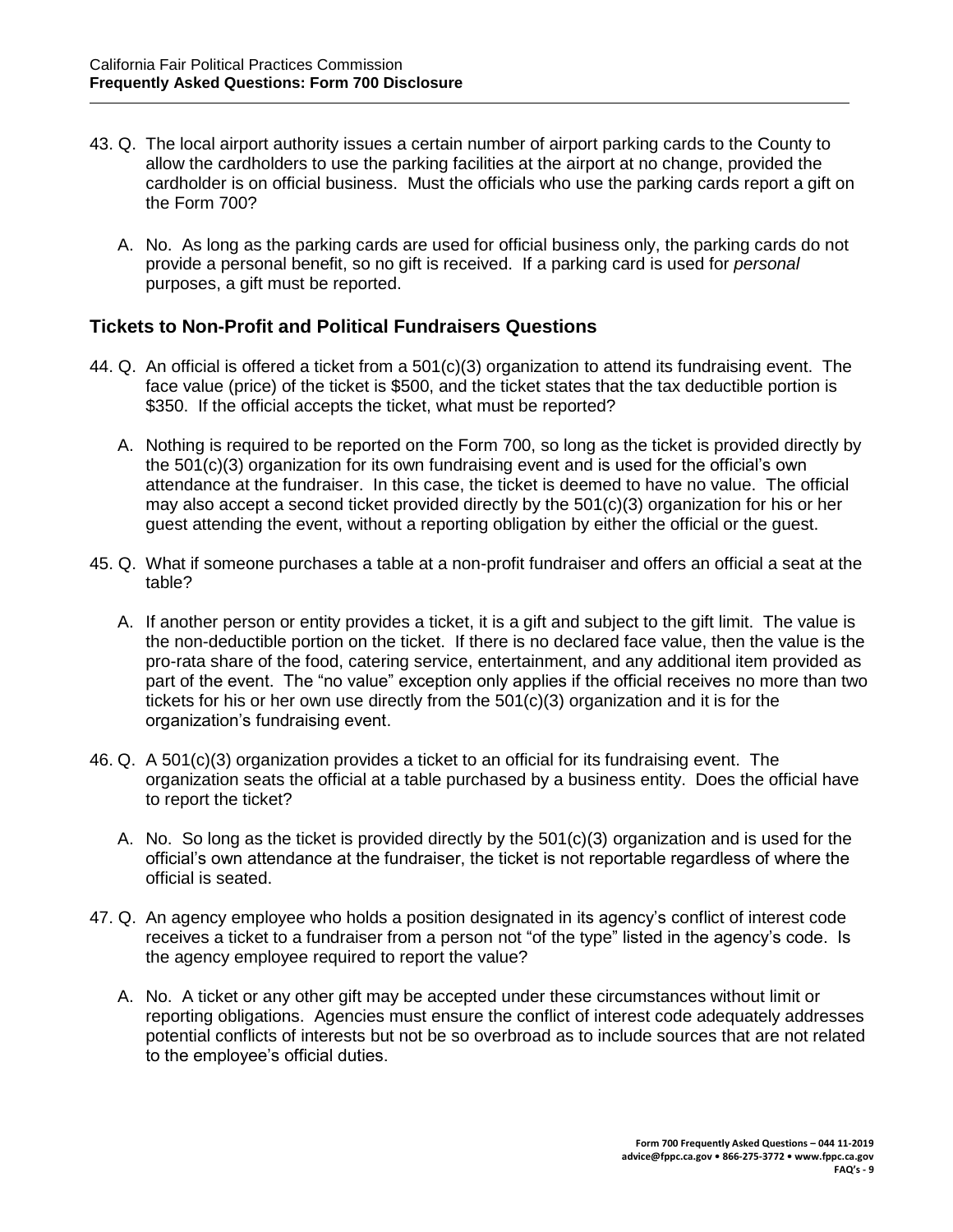- 48. Q. An official receives a ticket to attend a political fundraiser held in Washington D.C. from a federal committee. Is the official required to disclose the ticket as a gift, and is it subject to the gift limit?
	- A. No. The value of the ticket is not a gift, so long as the ticket is provided to the official directly by the committee holding the fundraiser and the official personally uses the ticket. (Regulation 18946.4.) Separate rules apply for travel provided to attend the fundraiser. Regulation 18950.3 covers issues on travel paid by or for a campaign committee.
- 49. Q. A political party committee is holding a political fundraiser at a golf course and a round of golf is included. If the committee provides an elected official a ticket, is the ticket reportable by the official?
	- A. No, so long as the official uses the ticket for his or her own use. If someone other than the political party provides a ticket, the full cost of the ticket is a gift. The political party must report the total amount spent on the fundraiser on its campaign statement.
- 50. Q. If a business entity offers an official a ticket or a seat at a table that was purchased for a political fundraiser, what is the value?
	- A. Because the ticket was not offered by the campaign committee holding the fundraiser, it is a gift to the official. The value is either the face value of the ticket or the pro-rata share of the food, catering services, entertainment, and any additional benefits provided to attendees.
- 51. Q. If an official attends an event that serves only appetizers and drinks, does the "drop-in" exception apply no matter how long the official stays or how many appetizers or drinks are consumed?
	- A. No. The focus of the "drop-in" exception is on the official's brief attendance and limited consumption, not on the nature of the event as a whole. If an official attends an event that serves only appetizers and drinks, the "drop-in" exception applies only if the official just "drops in" for a few minutes and consumes only a "de minimis" amount of appetizers and drinks. The "drop-in" exception does not automatically apply just because the event does not serve more than appetizers and drinks.
- 52. Q. An organization, which is not a 501(c)(3) organization, is holding a fundraiser at a professional sporting event. Tickets to this sporting event are sold out and it appears that tickets are only available at a substantially higher price than the face value amount of the ticket provided to the official by the organization. If the official attends the event, what is the value of the gift?
	- A. The value is the face value amount on the ticket to the sporting event. This valuation rule applies to all tickets to such events that are not covered by a separate valuation exception, such as non-profit and political party fundraisers.
- 53. Q. An official receives a ticket to a fundraiser, and if accepted, the ticket will result in a reportable gift or a gift over the current gift limit. What are the options?
	- A. The official may reimburse the entity or organization that provided the ticket for the amount over the gift limit. Alternatively, the official may pay down the value of the ticket to under the \$50 gift reporting threshold if the official does not want to disclose the ticket. Reimbursement and/or